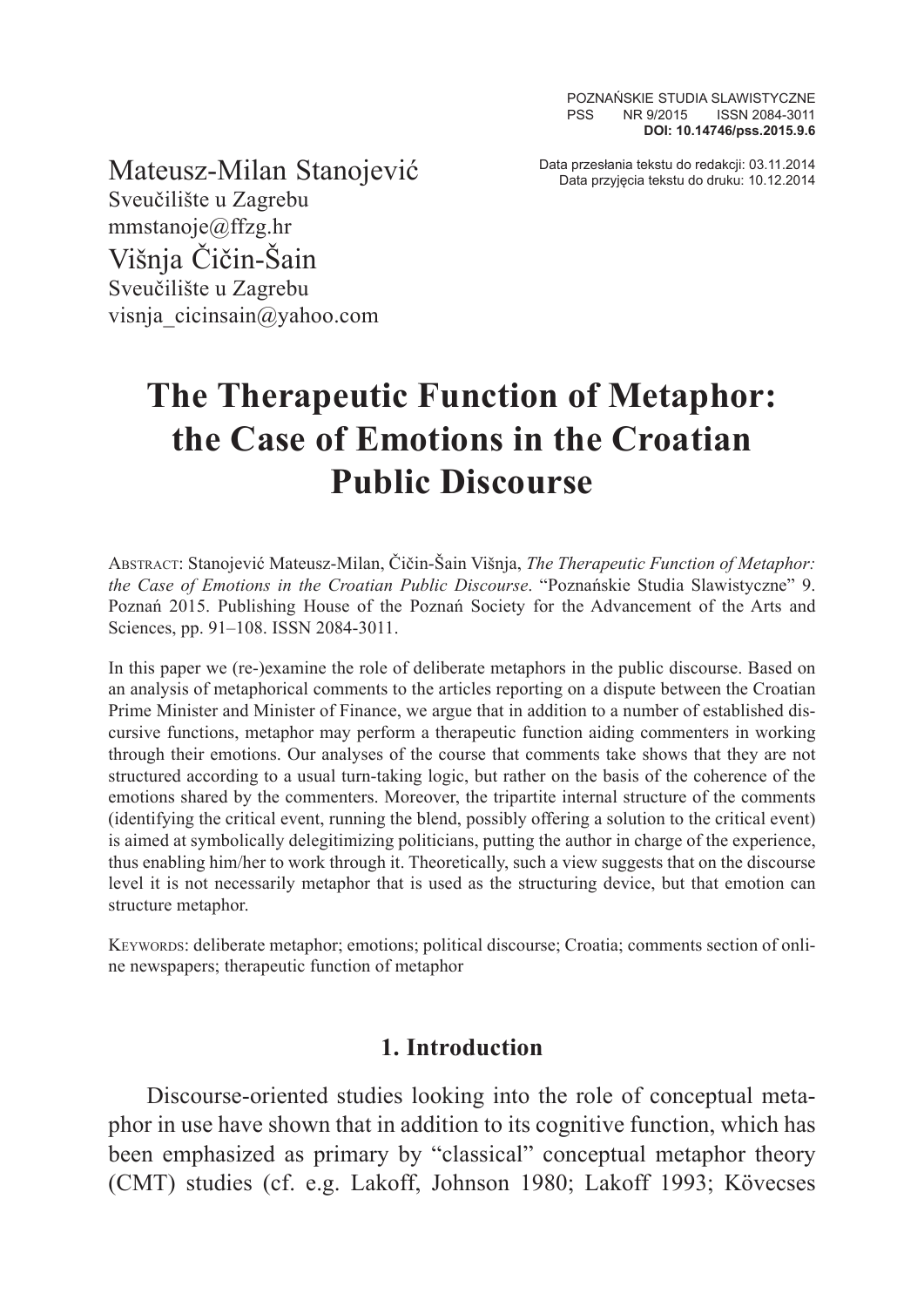2000), metaphor plays an important sociocultural role. Metaphors, as used in discourse, may be founded on basic level concepts but they employ the basic-level knowledge in various ways; moreover they evolve in social interaction, and are rooted in the cultural and discursive reality (Zinken, Hellsten, Nerlich 2008: 374). This means that metaphors are often contested, used as an ideological tool, and co-constructed (for an overview cf. Šarić 2014), particularly in public discourse. For instance, in a stretch of discourse such as (1) (which appears in the online comments section of an article in "24 sata", a Croatian daily newspaper), the commenter rejects the metaphor whereby the conflict between the former Croatian Finance Minister and the Prime Minister is referred to as a gunfight in the dominant discourse, and proposes a different metaphor:

(1) *Mnogi greše ovo nije obračun, Ovo je posljedni pokušaj brice da od g––––e napravi li–e.Ovaj rejting što ga imaju nisu ga zaslužili,to je i previše.* 'Many are mistaken, this isn't a gunfight. This is the barber's last attempt to make a face out of an ass. The rating they've got – they haven't deserved it, it's much too high'<sup>1</sup>.

The situation is not a gunfight but "the barber's last attempt to make a face out of an ass", which is a conventional expression referring to a futile last attempt to do something. Intertextually, the metaphor belongs to the political public discourse, because it explicitly refers to the dominant metaphor. However, the commenter is not a stakeholder in the political discussion, and it is difficult to say that his/her statement will become part of the same metaphorical power struggle or persuasive political discourse (e.g. Musolff 2004; Koller 2005; Charteris-Black 2011) as that of the "more powerful" participants (such as politicians or journalists). Other commenters of the same article do not seem to take notice of this or the other comments. Therefore, although it appears in the public discourse, this metaphor does not seem to be dialogual in the same sense as contested metaphors seem to be in a public political debate: the metaphors we are referring to do not present opposing arguments, via turn taking or in other ways (cf. Traugott 2008). So, if it is not dialogual, what is it?

<sup>&</sup>lt;sup>1</sup>The comments appear exactly as they do in the source. All translations are ours. <http://www.24sata.hr/komentari/poceo-dvorski-obracun-milanovic-napao-linica-365253>, 19.05.2014.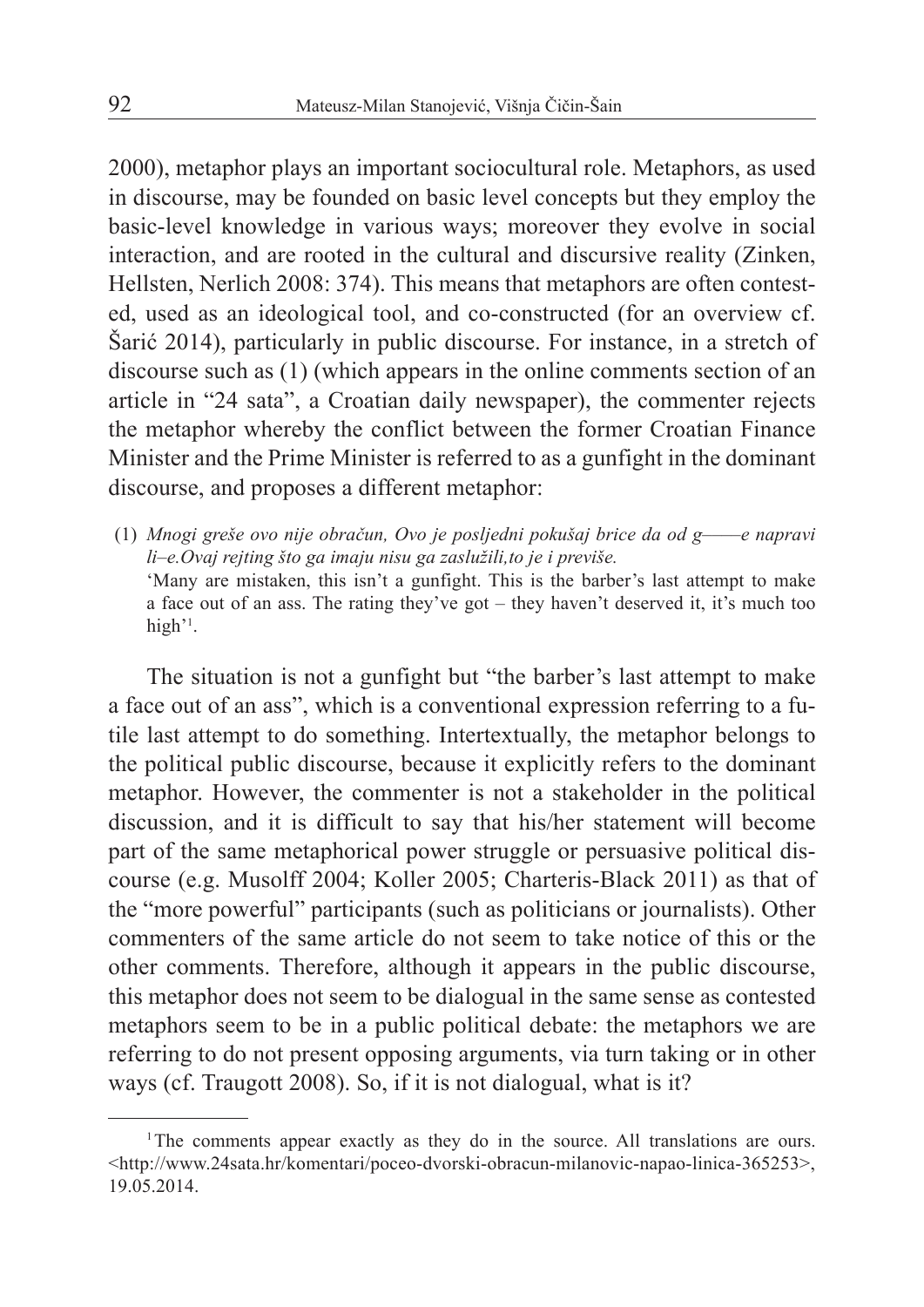In this paper, we claim that examples such as (1), which are a reaction to an emotionally charged critical event in the public sphere, serve a therapeutic function: they aid the commenters in working through the (negative) emotion, taking charge of the situation and expressing their dissatisfaction. These metaphors are deliberate (Steen 2014) and non-dialogual: their discourse coherence depends on their emotive charge rather than their conceptual content. Theoretically, such a view suggests that on the discourse level it is not necessarily metaphor that is used as the structuring device, but that emotion can structure metaphor.

In the following section, we present a short theoretical overview of the functions of discursive metaphor. In section 3, we look into the non-dialogual nature of metaphor and its therapeutic function in online newspapers comments. The paper ends with a discussion and conclusion.

## **2. Metaphor and emotion in the online comments**

The function of conceptual metaphor in a variety of "classical" CMT approaches is seen as organizational: conceptual metaphor is claimed to structure our knowledge. For example, it has been asserted by Kövecses (2000) that metaphor organizes the way we conceptualize emotions. More recently, it has been shown that the structuring of emotion concepts is a more dynamic process, where metaphorical and non-metaphorical reasoning work together, influencing each other (Kövecses 2012). Moreover, other forces may also be at stake, including, e.g. diachronic development (Geeraerts, Gevaert, Speelman 2011), or grammar (Stanojević, Ljubičić, Tralić 2014).

In this way, CMT has been drawing closer to a view where it is not only the conceptual content that is involved in metaphor use, but also intersubjective, social content, as abundantly shown in a variety of discourse- -based studies (cf. e.g. Zinken, Hellsten, Nerlich 2008; Zinken, Musolff 2009). Our reasoning and discursive practices – metaphor included – are intersubjective (Verhagen 2005), i.e. shaped "by being together with other embodied minds" (Frank 2008: 1).

In political discourse, metaphorical expressions are often used as persuasive tools (Charteris-Black 2011) in a power struggle between discourse participants: they may function as an ideological, strategic means,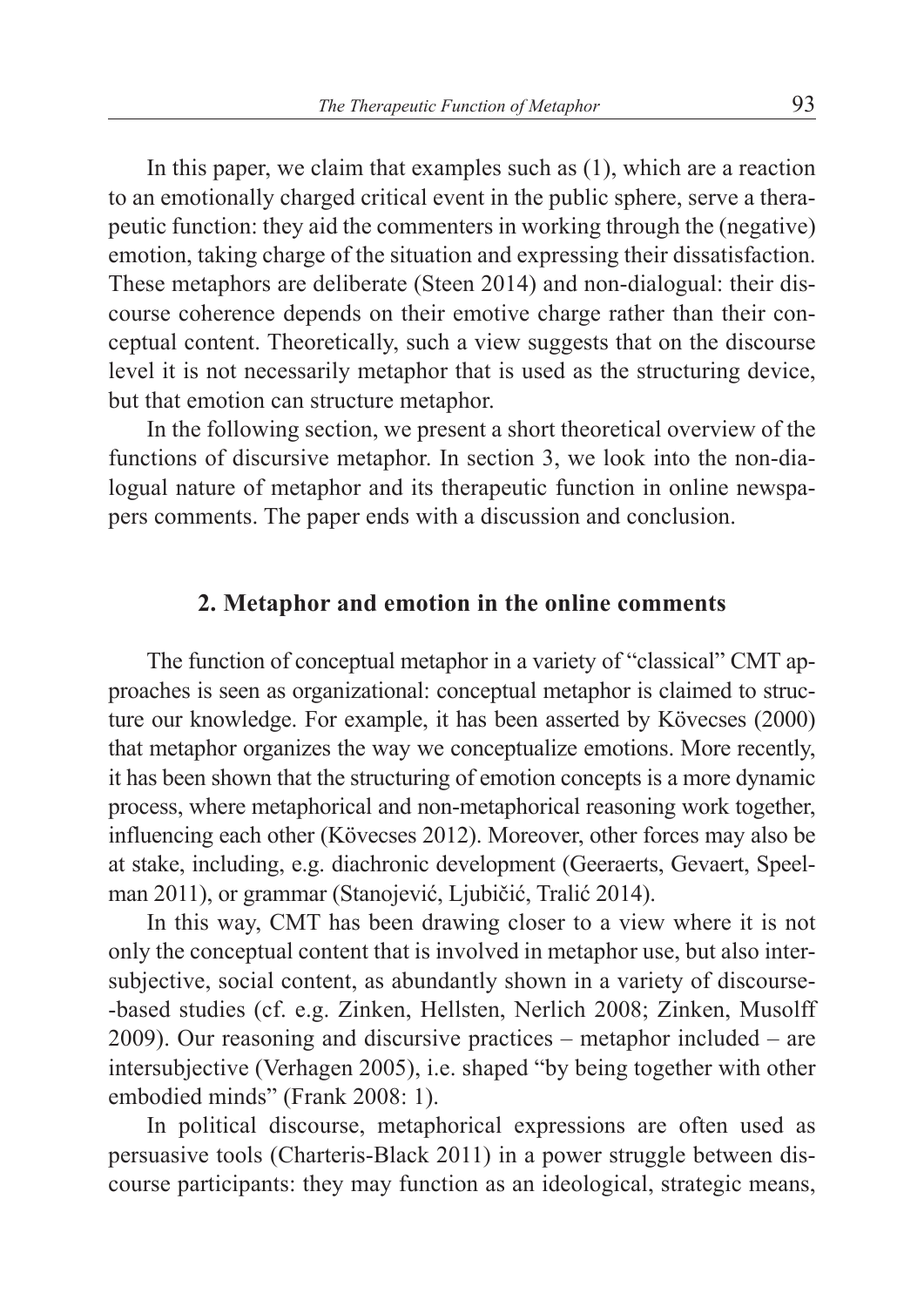whose sole purpose is to deceive or convince other discourse participants "covertly communicating ideology" (Hart 2010: 128), force fear appeals and/or perform other mystifying, propagandist functions (Cap 2013).

In other, less public, but still co-constructed discourses, metaphors have also been shown to be used interactionally. For instance, in the classroom discourse they are reformulated, repeated, and tuned, keeping in mind the expectations and needs of the collocutors (Cameron 2003), and in a foreign language classroom they may be used in a relationship-building function, e.g. as language play (Littlemore, Low 2006: 129–132).

Metaphors may also serve as a way of mediating one's emotional experience to others, e.g. mitigating potential threats to one's collocutors in a classroom discourse (Cameron 2003). The mediation, moreover, may also be a way of trying to make sense of one's own emotional experience or a critical event (Delfino, Manca 2007). For instance, cancer patients use metaphors to talk about their illness (Koller 2013; Semino 2014), and students in online learning environments use metaphors to mediate their emotions and learning difficulties in written online discourse (Delfino, Manca 2007; Cavalcanti, Bizon 2008). In this sense, we see emotions<sup>2</sup> as situated: "emotions are not only expressive strategies, they are also negotiating strategies" (Griffiths, Scarantino 2009: 446–447).

Furthermore, metaphors used in the discourse, if meant "to change the addressee's perspective on the referent or the topic that is the target of metaphor", may be termed as deliberate (Steen 2008: 222). Deliberate metaphors are communicational: their deliberateness need not be connected with linguistic or conceptual novelty (Cameron 2003: 101), but is a function of the intentions behind their use. Blending (Fauconnier, Turner 2003) is crucial in deliberate metaphors, being particularly suitable for discourse analysis (Hart 2008), as it deals with online meaning construction, and allows combinations of various unrelated metaphorical and non-metaphorical scenarios.

It is no coincidence therefore that situated emotions and deliberate metaphors appear in online comments. Due to their nature and purpose of giving the public a place to express their opinion, they tend to be the section where emotive discourse most commonly flourishes in online

<sup>2</sup>Following Wilce (2009), the terms "emotion" and "emotional" will be adopted as umbrella terms for what psychologists usually refer to as emotion, affect and attitude.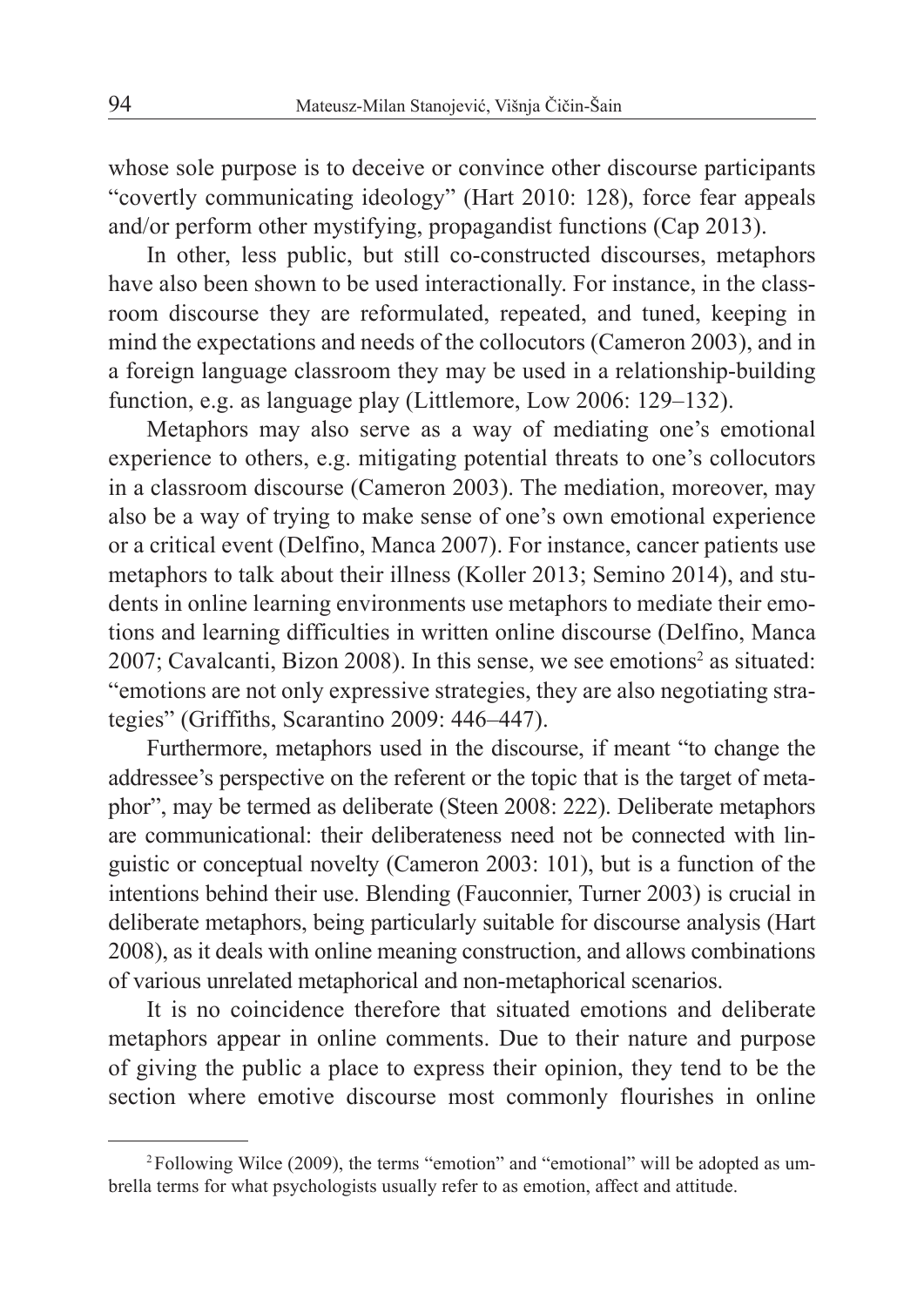newspapers. As Henrich and Holmes notice, "Comments yield **real-time insights** into public attitudes on issues (...). These comments and responses serve as a gauge of public opinion that is **immediate**, **spontaneous** and (presumably) **honest**" (Henrich, Holmes 2013: 2; emphasis added M.- M.S., V.Č.-Š.), and they serve as a valuable means of "diverse and authentic public deliberation" (Manosevitch, Walker 2009: 5).

The question that arises from this short theoretical overview concerns the function of metaphor in the online comments to newspaper articles. On the one hand, it would be reasonable to expect commenters to question dominant metaphors in an attempt to present their own views of the political situation at hand. On the other, since they are not political stakeholders, they might engage in discussion with the other commenters, reworking and negotiating their metaphors; because the other commenters might be willing to engage in discussion. Finally, the high emotional charge of the public events that are commented on and the fact that comments are not primarily designed for turn taking (as are, e.g., online forums) might bring other issues to the fore. In what follows we will attempt to examine these views by means of two analyses of the online comments found in Croatian newspapers.

## **3. The therapeutic function of metaphor: analyses**

### 3.1. Background

In order to find examples of emotion-laden deliberate metaphors we looked through a number of Croatian online newspapers, searching for articles dealing with the conflict between the former Minister of Finance, Slavko Linić, and the current Prime Minister Zoran Milanović. For this paper we selected a number of comments from "Večernji list" and "24 sata", focusing particularly on those containing deliberate metaphors (identified by intuition). All the metaphorical instances have been created at a tumultuous period in the Croatian Government, wrought with instability and what was generally seen as unsuccessful political leadership<sup>3</sup>. The sudden

<sup>&</sup>lt;sup>3</sup>In June 2014, according to the CROBAROMETAR poll conducted by IPSOS PULS Centre for Public Opinion Research, so much as 83% of the Croatian citizens were unsatisfied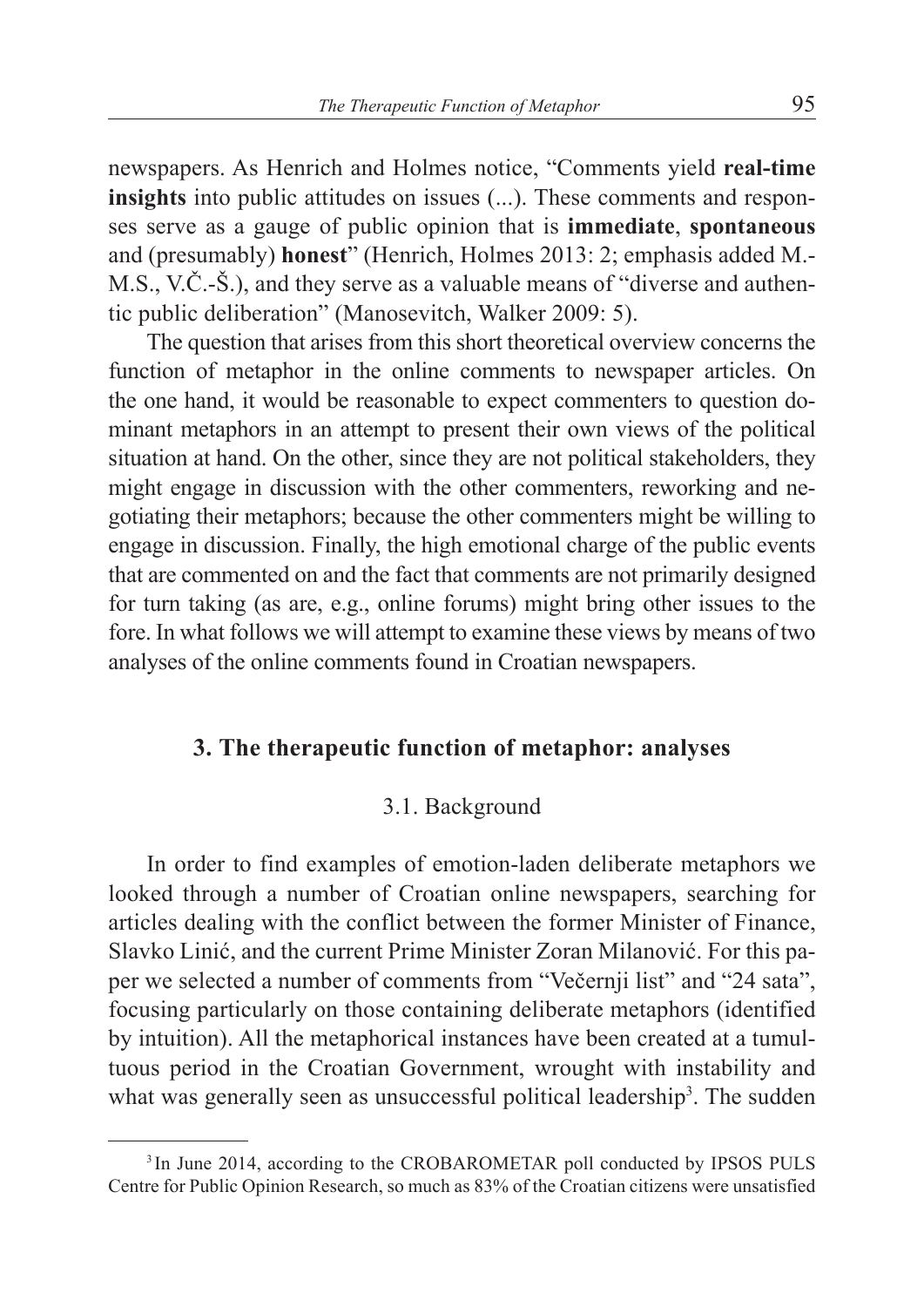surge of public disputes and accusations between Milanović and Linić was met with strong disapproval in the public. Accordingly, the metaphorical expressions chosen from the comments section of the articles reporting on the dispute between the two political "titans" reflect a general outburst of more or less serious criticism and annoyance provoked by both the general political situation in the country, and more specifically, their tactless public quarrel.

We have opted for a small-scale qualitative study. In the first part of the analysis, we examine comments that appear in relation to a single lead article in "24 sata", looking for the ways in which the commenters engage the dominant metaphors present in the lead article as well as each other. In the second part, we look into the structure of a number of metaphorical comments regarding the topic from both "24 sata" and "Večernji list". Based on this, we argue for the therapeutic function of metaphor.

### **3.2. Emotions structure metaphor**

The comments reported in this section appear in the comments section to a video clip<sup>4</sup> featuring several observations by the political analyst Zarko Puhovski. The textual introduction above the clip features Puhovski's explanation where the dispute between the Prime Minister and the former Minister of Finance is likened to a conflict at the court. The commentary was given impetus by a story (concerning the former Minister's of Finance alleged involvement in embezzlement) that appeared in a rival newspaper, the "Jutarnji list". According to Puhovski, Milanović was determined to dispose of his Minister of Finance since, in stark contrast to him, Linić was highly popular at the time, which was allegedly an unusual state of affairs in politics. A variety of metaphorical expressions appear in the video clip

with the manner in which the state had been run by the ruling coalition by then. Reported by *Nova TV news*, 25.06.2014 <http://dnevnik.hr/vijesti/hrvatska/crobarometar-ekskluzivnotko-je-gubitnik-a-tko-dobitnik-lipnja---341635.html>, 9.08.2014.

<sup>4</sup>*Počeo dvorski obračun: Milanović napao Linića*, "24 sata" 5.05.2014; video clip: <http://www.24sata.hr/politika/poceo-dvorski-obracun-milanovic-napao-linica-365253>, 9.08.2014. Comments section:< http://www.24sata.hr/komentari/poceo-dvorski-obracunmilanovic-napao-linica-365253>, 9.08.2014.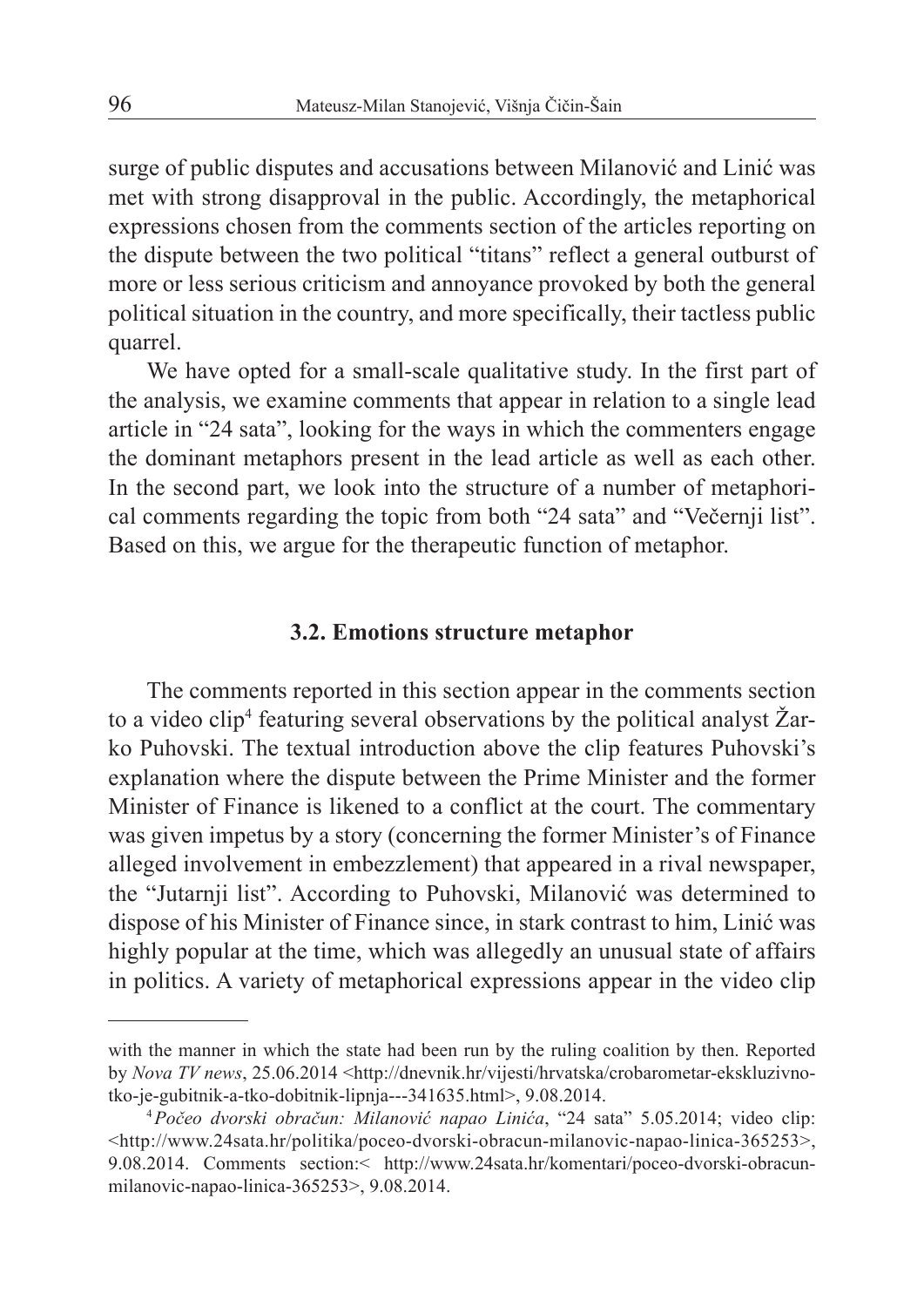(to give one's head on a platter, to air dirty laundry in public, to be a patient etc., all related to the conflict between the two politicians), some of which were later taken up in the 23 comments and several replies below.

The comments in this thread do not take a clear turn-taking structure. Except in a single case<sup>5</sup>, the comments do not refer to other comments, and only two contain replies, one of which is non-metaphorical, and one metaphorical (with a question by a puzzled reader about how to reconstruct the metaphor). This is in line with the affordances<sup>6</sup> of the comment function in the "24 sata" newspaper: by default, comments are organized by popularity rating rather than by when they were written. This means that their order of appearance is easily lost, which is not conducive to the conceptual coherence expected in turn taking. The reply function seems to be rarely used<sup>7</sup>.

The same is true of metaphorical comments illustrated below. This suggests that, albeit, conceptually loosely motivated by the metaphorical language used in the article (video clip), with respect to one another, metaphorical comments are conceptually heterogeneous, self-contained units whose principal purpose is neither that of replying to other commenters' metaphors nor that of initiating a dialogue with the other readers/commenters. What clearly makes them a coherent unity on the discourse level, though, is the common emotional component, i.e. the discontent/indignation caused by the futility that they identify in the actions of politicians.

For instance, in (2) the commenter points out that the damage arising from the dispute between Milanović and Linić will have no bearing whatsoever on the actors involved in the conflict (members of the party in power) since, to his/her mind, it is the people who will pay and in fact have paid, with interest.

(2) *Šteta je nanesena i to državi,nebitno za SDP oni će se oporaviti,žrtvom par piuna i pokojeg topa.AL kralj ostaje,priznaće pat i partija gotova,Ko će to platiti,narod je već platijo,i plaćeno vraća s kamatama.Doli Kralj.*

<sup>5</sup>One commenter makes reference to the gunfight metaphor that has been earlier used and elaborated by another commenter.

<sup>6</sup>We side with Hampel (2006: 11) who defines affordances as "the constraints and possibilities for making meaning".

<sup>7</sup> It seems that the only feedback the comments receive is through the rating feature, but note that this is also a clear way of expressing one's judgment of the situation (i.e. emotions).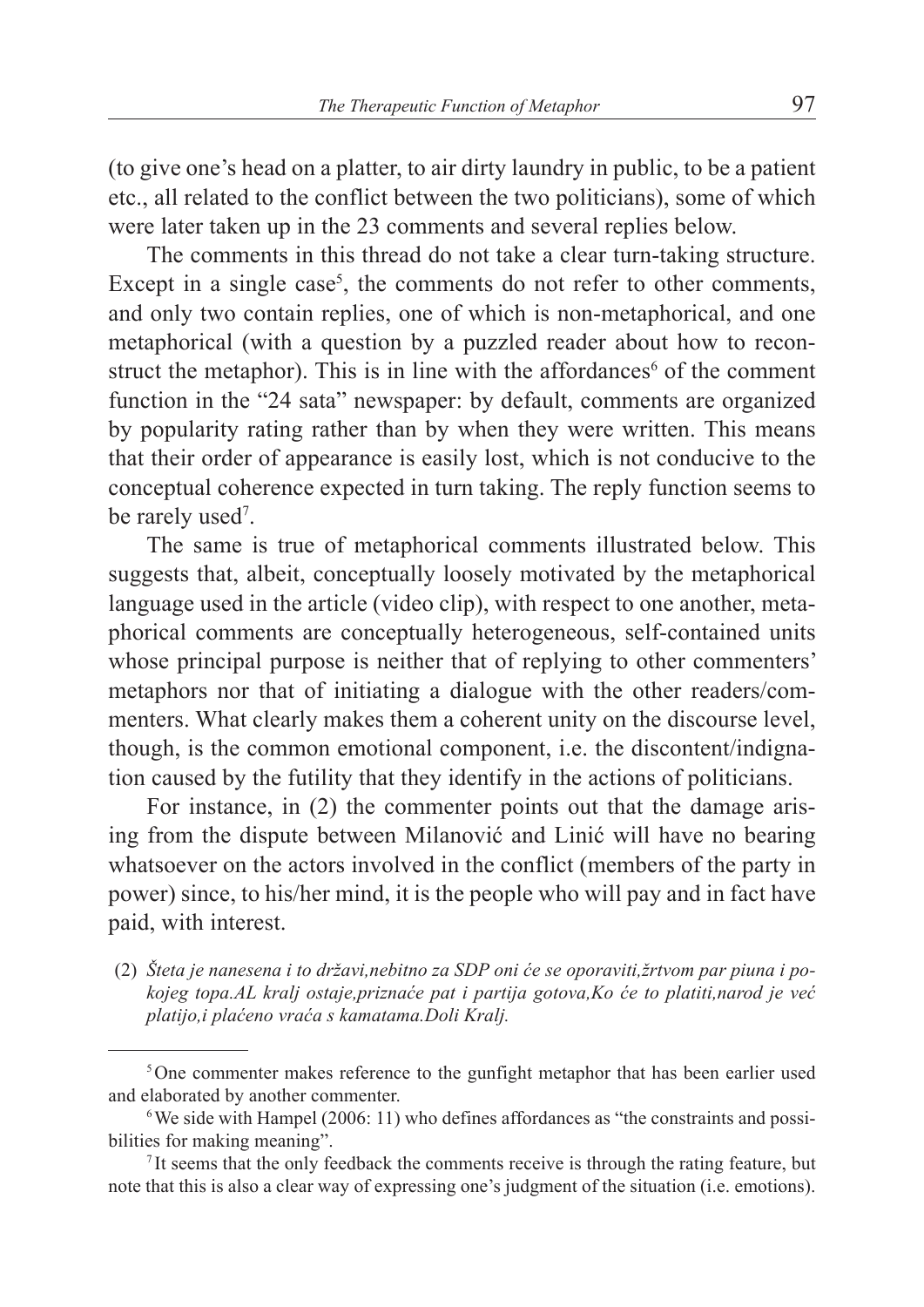'This is damaging to the state, it has no bearing on the SDP, they will recover sacrificing a couple of pawns and a rook or two. But the king remains, he'll admit stalemate and the game is over. Who will pay for this? The people have already paid and they have paid it off with interest. Down with the King'.

In order to work through this critical event, the commenter elaborates on the conceptual metaphor **politics is a game of chess**. Thus, the Social Democratic Party, one of the parties in the game of chess (it is unclear who the other party would be), will sacrifice a couple of insignificant chessmen in order for the king to remain standing, admit stalemate, ending the game. This sacrifice, which should work according to the moral accounting metaphor (Johnson 1993:  $45$ ) – i.e. should entail tangible consequences for politicians – in essence does not result in any significant repercussions for them. Thus, the chess game is presented as a single episode, and the fact that the king remains standing (as it does at the end of a chess game, be it stalemate or checkmate) leads to the possibility of a new game. The situation will not be set right (according to the moral accounting scenario) until the king is gone (as seen in the last sentence, "down with the king").

The comment is an attempt to work through the futility of political episodes of conflict which do not result in an improvement of the overall situation. These episodes resemble chess, but they are played according to a different logic. It is not until this logic is overturned that the real culprits will suffer the consequences of the situation. Since the notion of accountability is not part of the knowledge about chess, the author resoundingly rejects the metaphor, which presents his/her personal act of working through the problem.

Similarly, in (3) the commenter attempts to work through improper conduct by politicians:

(3) *Budući smo postali Divlji zapad, a jesmo, logično je da imamo i svoj Obračun kod OK Corrala, i to na relaciji Zagreb–Rijeka.Tko je u klanu Wyatta Earpa i Doc Hollidaya a tko na drugoj strani u klanu Clanton uskoro ćemo saznati. Upitno je tko će u tom klanovskom srazu biti pobjednik, ali svi znamo tko su vječni gubitnici…*

'Since we became the Wild West, and we did, it is only logical that we have our gunfight at the O.K. Corral, and that we have it between Zagreb and Rijeka. We will soon find out who's in Wyatt Earp and Doc Holliday's clan and who's on the other side in the Clanton clan. It is uncertain who will be the winner in this conflict between the clans, but we all know who the eternal losers are…'.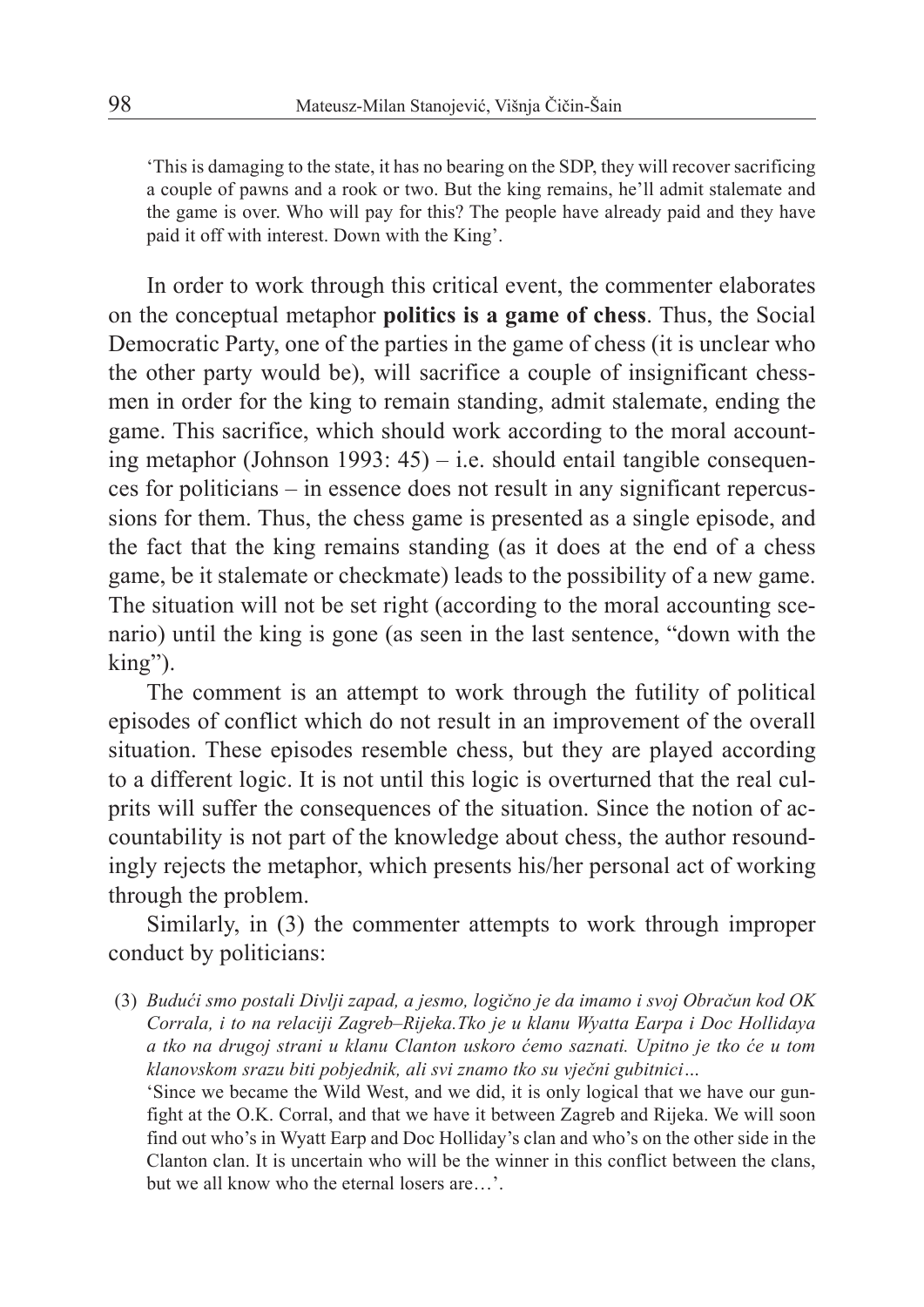The commenter presents the conflict between Milanović and Linić (metonymically represented by Zagreb and Rijeka, where they enjoy their greatest political support) using the OK Corral scenario, perhaps prompted by Puhovski's label *obračun* (Croatian 'conflict' as well as 'gunfight'). Although is unclear who "the good guys" or "the bad guys" are (Wyatt Earp and Doc Holliday vs. the Clanton Clan) or who will win, the commenter poignantly points out that everyone knows who the eternal losers are.

Unlike the chess metaphor, the Wild West scenario bears connotations of savagery and brutality, taking the previously established negative tone one step further. The concluding remark continues the futility theme from the chess blend. Both commenters agree that the Croatian people are suffering the consequences of political negligence. Whatever the outcome of the game or the shootout, the citizens are those who are ultimately defeated. The author's metaphorical contribution supports and develops the emotional background constructed in the lead video and by the other commenters. The Wild West blend is a way in which the commenter sanctions the tone of the surrounding discourse and the symbolic delegitimization of the politicians' authority, thus taking charge of his/her experience and showing emotional solidarity with the other commenters.

The next commenter rejects the gunfight metaphor, at first seemingly rejecting the emotional flow and unity constructed throughout the comments. He/she says that "many are mistaken" thinking that what is happening between Milanović and Linić is a gunfight, only to "strike" even harder, employing a metaphor of court intrigues, clearly related to the use of *dvorski obračun* 'intrigues at the court' in the lead video.

(4) *Jako su zanimljive ove dvorske spletke.Sudionicima stoji na raspolaganju otrov(imaju ga u ogromnim količinama),bodež,zli jezici,perfidne laži,đon (na cipeli), vlastita logika,grabež, Ustav (protumačen na njima svojstven način),Porezna uprava,porezi i drugi rekviziti.Zapamtite –tko je jači –taj kvači.*

'These intrigues at the court are very interesting. At their disposal the participants have poison (they have it in huge amounts), dagger, evil tongues, vicious lies, sole (of the shoe), their own logic, plundering, the Constitution (interpreted in their own particular way), Tax Administration, taxes and other props. Remember – might overcomes right'.

The commenter blends court intrigues and the political situation in Croatia, listing the instruments that the two main participants have at their disposal for their intrigues. These include: items that may appear in the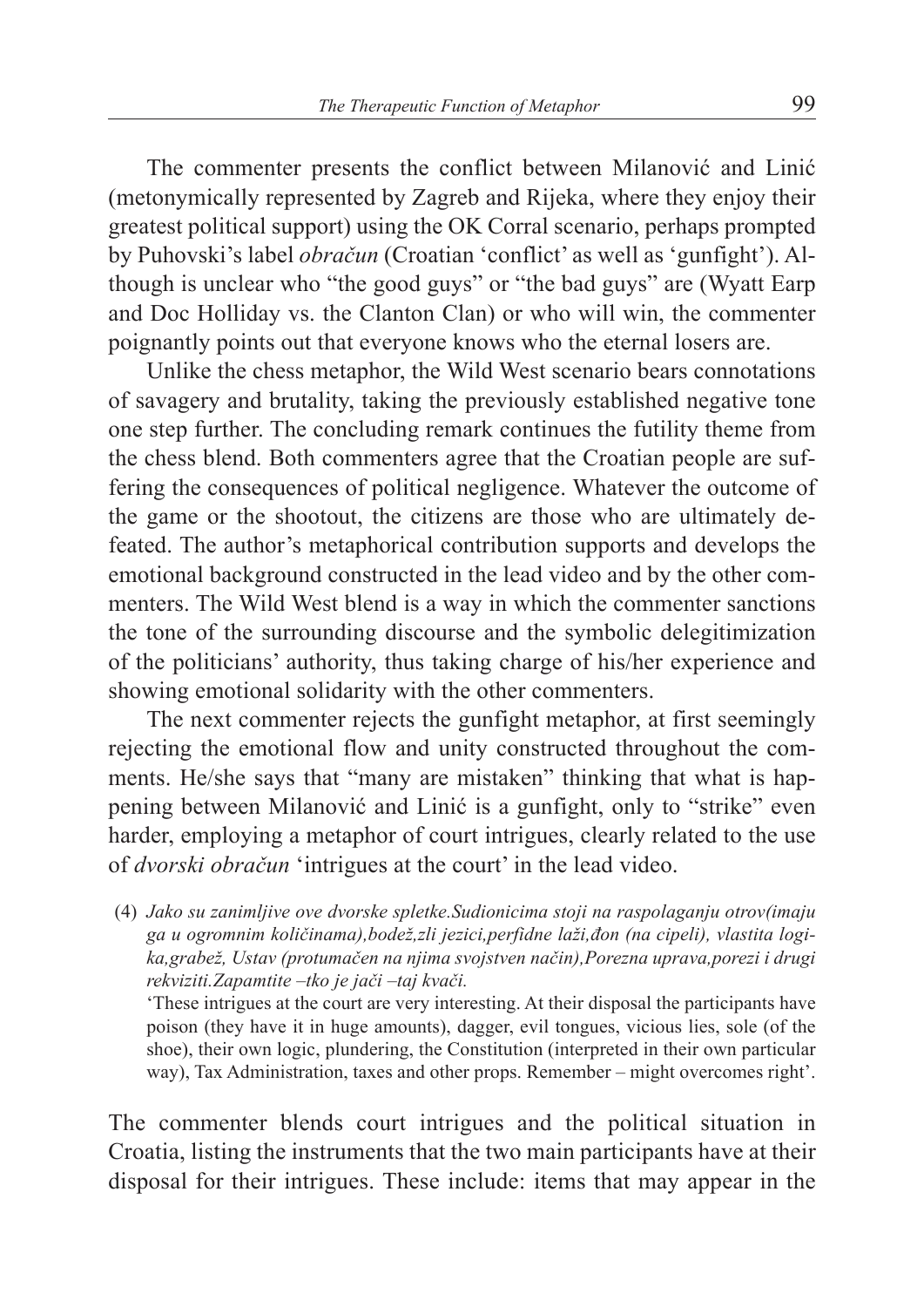court intrigue scenario (such as poisons and daggers), items that are part of the negative view of the political situation in Croatia (lies, speaking ill of others, trampling on others, plundering) as well as things that are a legitimate part of everyday and political life (logic, the Constitution, taxes). The last group should ensure equal rights and opportunities, but is exploited by politicians to their own ends. The commenter concludes by saying that 'might overcomes right', i.e. that justice is nothing but the interest of the stronger, thereby implicitly condemning the morality of Croatian politicians. The improper conduct of the politicians points to the lack of justice in the state, which is precisely the burdensome experience that the commenter is trying to work through in the blends he/she creates. The futility of the situation is evident, this time without reference to a solution (as in the previous examples).

Our analysis of the non-metaphorical and metaphorical comments to a single article shows that although they may refer to the content appearing in the lead article, the commenters do not conceptually refer to each other's comments. Even when ingenious deliberate blends are used to refer to the situation, normally a prime target for negotiation and persuasion in the public discourse (Musolff 2004; Koller 2005; Charteris-Black 2011), they do not encourage further elaborations or negotiations. One reason for this may be the affordance of the comment feature, which is not conducive to dialogue. Nevertheless, unity is achieved on the emotional level in the metaphorical comments, all of which point to the futility of the situation in the country. Thus, the metaphors in the comments are primarily a means of interpreting the difficult situations to oneself, an attempt to work through and articulate one's own emotions, rather than a means of turn-taking<sup>8</sup> communication.

<sup>8</sup>Note that the distinction we are making – metaphors being organized by their emotional rather than by their conceptual content – is reminiscent of Traugott's (2008) distinction between dialoguality and dialogicity. Dialoguality refers to turn-taking communication between participants, whereas dialogicity refers to the multiplicity of views presented. In this sense, therapeutic metaphor might, on the surface, be considered non-dialogual and dialogic. Still, if we view dialogicity on the emotive level (rather than on the conceptual differences in the blends), the emotive homogeneity of the views points to non-dialogicity.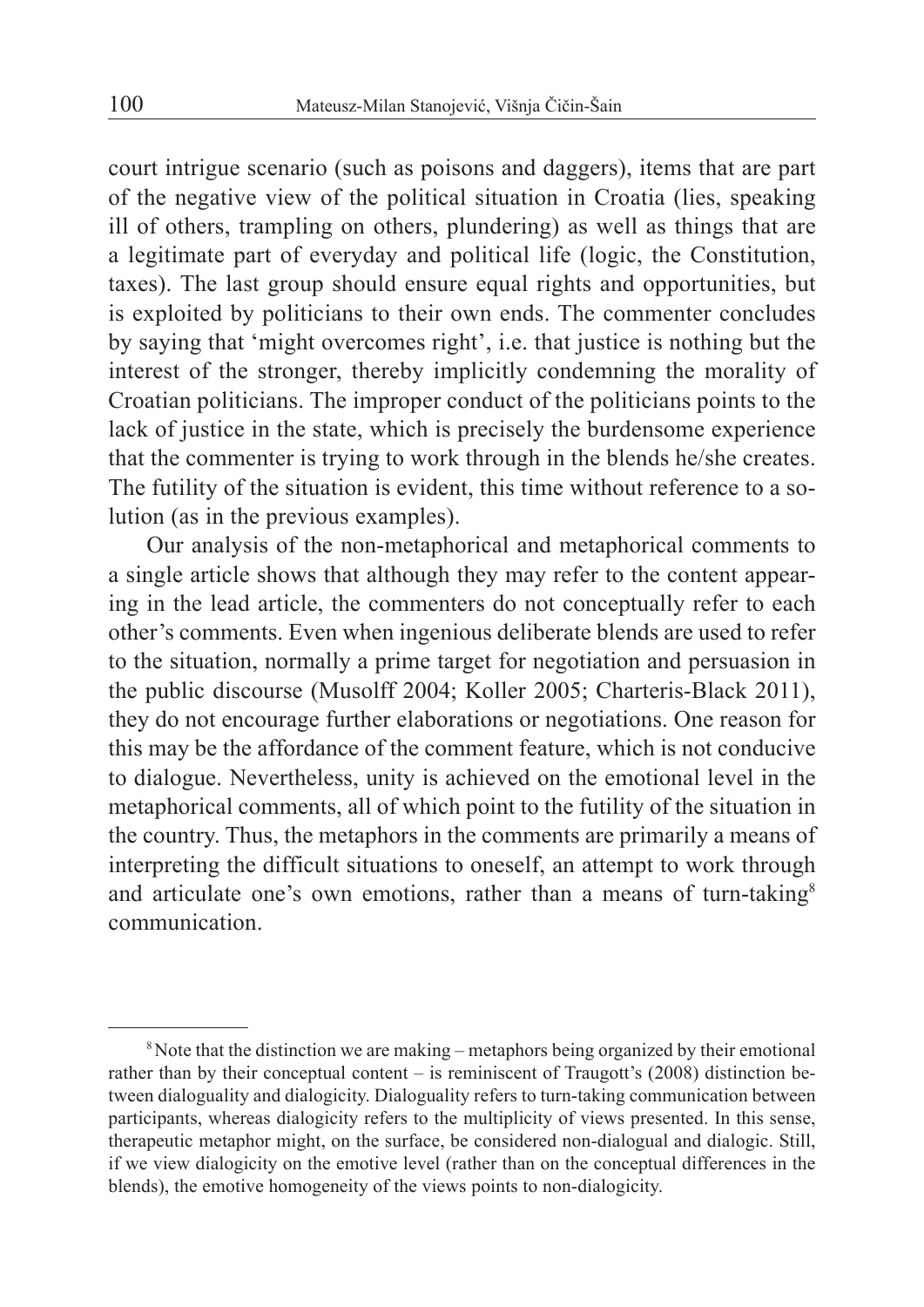## **3.3. The therapeutic facet of the comments**

We now turn to a more detailed analysis of the structure of single comments, which all exhibit a symbolic overturn of power as a way to work through the critical event, which is characteristic of the therapeutic function of metaphor. The following two stretches of discourse are both comments to articles which appeared in "Večernji list"*.* The following is a comment to an interview with Slavko Linić<sup>9</sup>. In the interview, the former Minister speaks out about the Prime Minister's alleged involvement in corruption, accusing him of misusing a privileged position and nepotism.

(5) *Problem je u kompletnom sustavu koji na svim slojevima ima mehanizme koji daju ovakve ishode, od vrha države do vrhova državnih i paradržavnih slojeva sve do gradova i udruga gradjana. Nikaj se ne mijenja na bolje, bolesnik je smrtno bolestan a izbori mu samo mijenjaju posteljinu i pidžame, malo crna, malo crvena, dugo plava, sad crvena i uskoro opet poznata plavo/crna. Sustav nevalja, brod tone a mi biramo izmedju nesposobnih posada. Treba izabrati vladu i predsjednika javnim medjunarodnim natječajem.*

'The problem lies in the entire system that has mechanisms producing such outcomes on all the levels, from the top structures of the state across the highest levels of state- -run and parastatal levels down to towns and non-governmental organizations. Nothing changes for the better, the patient is terminally ill and all that the elections change is his bed linen and pyjamas: black pyjamas for a while, then red ones, then blue ones for a long time, now red ones and, soon, familiar black and blue ones again. The system does not work, the ship is sinking and we get to choose between incompetent crews. The government and the president should be elected by an international tender'.

The beginning of the comment does not contain metaphorical language and serves as a contextual base for the blends that follow. It is here that the author identifies that the problem lies in the entire system, where nothing changes for the better. This is the exposition of the critical event.

What follows is a blend, based on the personification of the Croatian state as a terminally ill patient. The sickness scenario intensifies the negative affect overtly expressed in the introductory part of the comment and marks the beginning of working through the event.

<sup>9</sup>*Milanović je morao znati što mu radi brat, da hoda po ministarstvima, vrši pritisak i* posreduje, "Večernji list" 31.05.2014, <http://www.vecernji.hr/hrvatska/milanovic-je-morao-znati-sto-mu-radi-brat-da-hoda-po-ministarstvima-vrsi-pritisak-i-posreduje-942015>, 9.08.2014.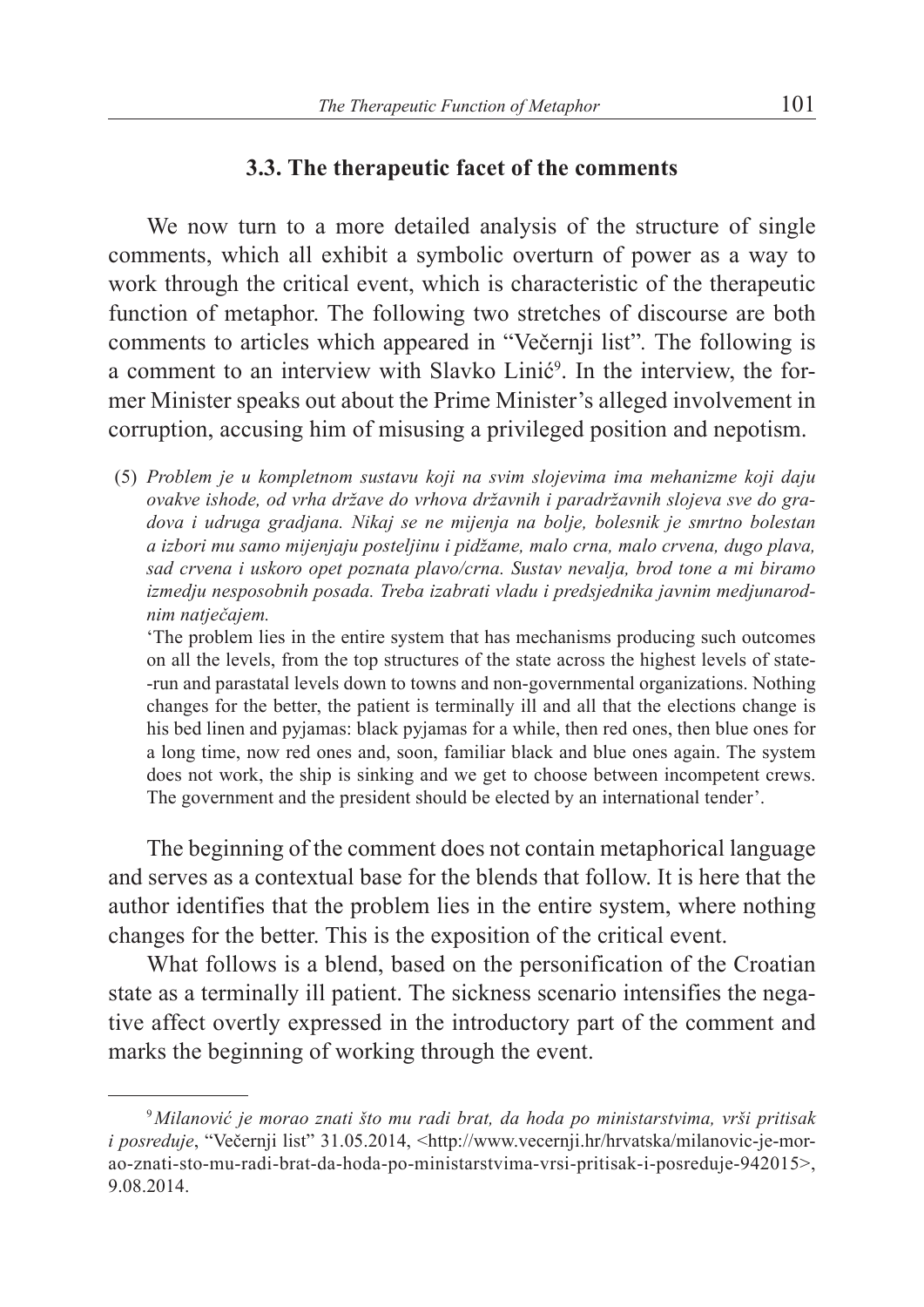The climax of the comment is presented next. In a situation where the patient-state in the blend is in critical condition, only bed linen and pyjamas are changed, which cannot influence the condition of the patient. The colours of the pyjamas and the bed linen are symbolic of the two main political parties in Croatia10. The change of colour represents the change of the political party in power, and should (because of the logic of the input space) mark profound political changes (right-wing vs. left-wing politics). However, the blend inherits the logic of the sickness scenario, whereby the change of colour will only make an insignificant change to a marginal action performed on the dying patient. The blend implies that the process of elections is pointless since it does not yield any change in how the state is run. Furthermore, the two largest political parties in Croatia are presented as incompetent (or unwilling) to bring about any significant political change. The alternating pyjama colours highlight the futility of the elections, presenting the symbolic overturn whereby the author takes charge of the experience. The absurdity achieved by means of the metaphor undermines the competence and professionalism of the Croatian politicians: the blends undermine their ability to perform political roles, symbolically depriving them of their power and endowing the author with authority instead.

The dying man metaphor is then mixed with the **state is a ship** metaphor which reinforces the pointlessness of the colors blend and serves as the introduction to the solution of the critical event. The commenter offers an alternative to the current electoral system, where the government should be elected based on an international tender procedure. This resolves the futility of the situation: the choice is no longer between several pyjama colours or two incompetent crews. Rather, the logic of the international tender, where the best bid wins, is employed, which means that in the blend the best possible crew/government will be selected. This sentence is an additional blow in the symbolical act of dispossessing politicians of the power they hold.

<sup>10</sup>Black symbolizes the Croatian Democratic Union – *Hrvatska demokratska zajednica* (before its reform in 2002), red symbolizes the Social Democratic Party, and blue symbolizes the Croatian Democratic Union (after the reform in 2002).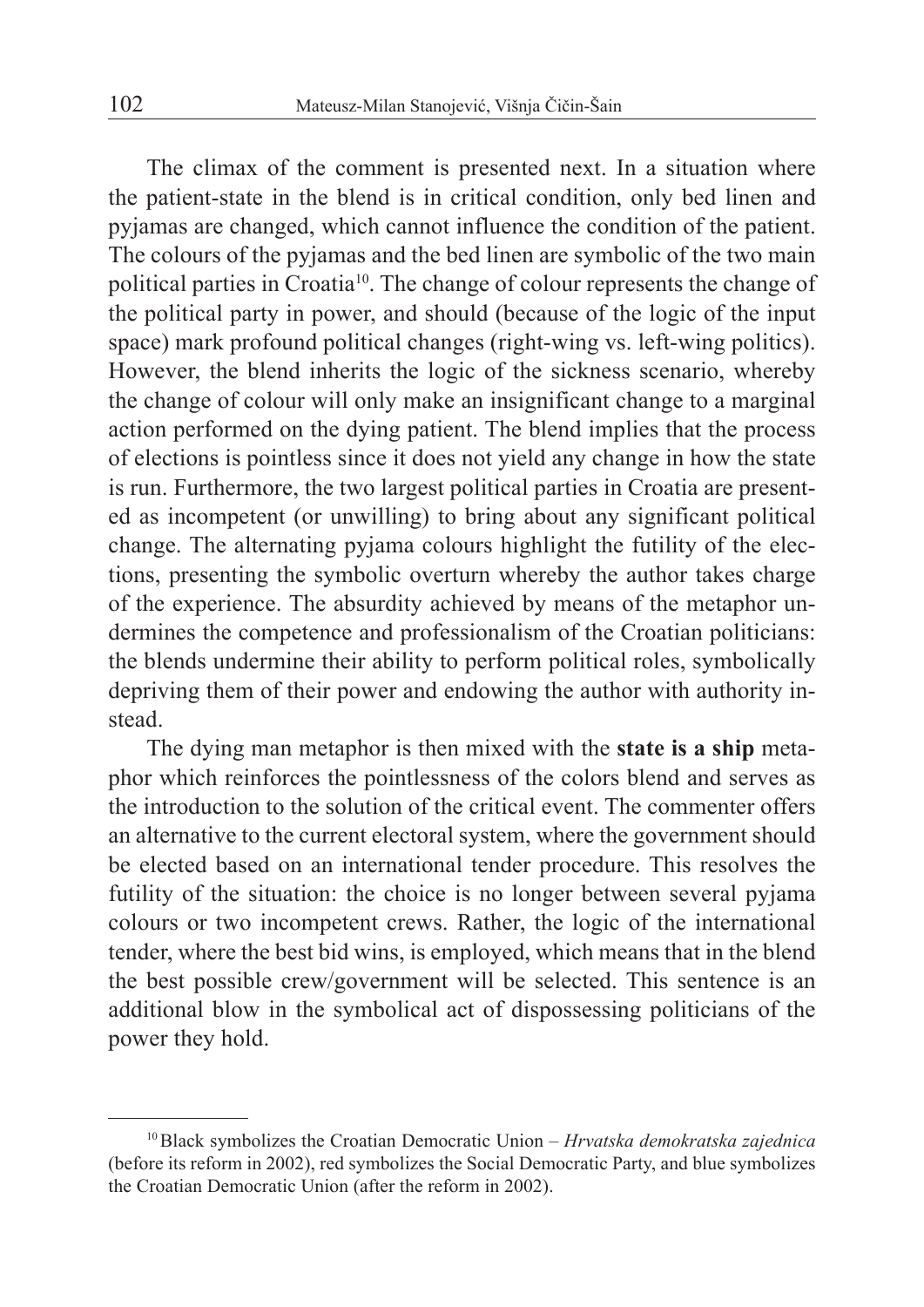The following comment, which describes the so-called fiscalization $11$ exhibits a similar structure.

(6) *Vrhunac Linićeve karijere je nesretna fiskalizacija. Projekt je njegovo idejno dijete od početka do kraja. Svakom s malo ekonomske pameti je jasno da je to ideološki komunistički totalno nepotreban sustav nekoristan i dugoročno na 25 godina neisplativ. Kompliciran ultra skup administrativni uteg oko vrata tonuće ekonomije. Uvodjenje kompjutorskog sustava kontrole karata na Titaniku, da se nebi netko švercao molim lijepo dok tonemo. Zaboravite čamce i ispumpavanje vode, karte na pregled!*<sup>12</sup>*.* 'The unfortunate fiscalization is the pinnacle of Linić's career. The project has been his brainchild from the beginning to the end. It is clear to anyone with the slightest knowledge of economy that this is an ideological, communist and completely useless system and, in the long run, in 25 years, unviable. A complicated, super-expensive administrative weight around the neck of a sinking economy. Introduction of a computerized ticket-control system on Titanic so that no one would, god forbid, dodge the fare, while we're sinking. Forget lifeboats and pumping the water out, please have your tickets ready for inspection!'.

The comment begins by describing the critical event – fiscalization – as something unnecessary, useless and politically motivated, using literal language. To work through the problem, the commenter turns to figurative expressions: fiscalization as a super-expensive weight around the neck of a sinking economy. The blend is built on the conventional idiomatic expression *uteg oko vrata* 'weight around the neck', whose literal "administrative super-expensiveness" is an additional burden to the economy, which is sinking anyway. The burden scenario corresponds closely to our knowledge about staying afloat: with the additional super heavy burden, it is almost impossible to do. The sinking economy is then specified as the Titanic, a sinking ship par excellence. The knowledge about fiscalization as a computer system of fiscal control enables its description as computerized ticket control aboard the Titanic. Running the blend ingeniously highlights the declared uselessness of fiscalization: it is an elaborate system to

 $<sup>11</sup>$ Cash transactions fiscalization is a set of measures which are used in order to imple-</sup> ment an overview of cash transaction revenues where a fiscal software keeps track of each issued receipt. Taken from the web page *Fiscalization.hr*, <http://www.fiscalization.hr/en>, 12.02.2015. 12Taken from the commments section of the article *Nakon što se obračunao s premi-*

*jerom, Linić zasjeo u saborske klupe*, "Večernji list" 30.05.2014, <http://www.vecernji.hr/ hrvatska/nakon-sto-se-obracunao-s-premijerom-linic-zasjeo-u-saborske-klupe-941900>, 9.08.2014.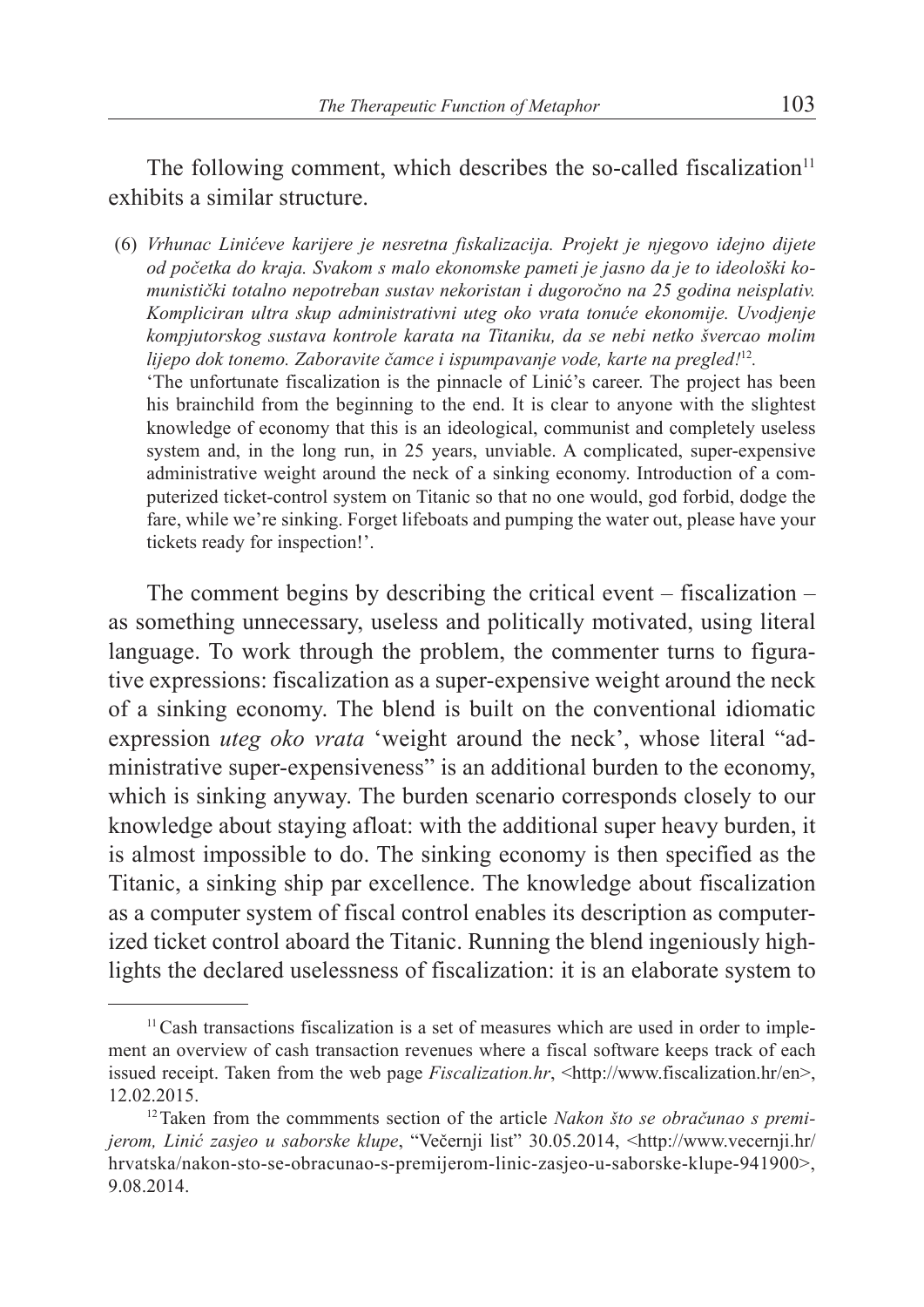avoid dodging the fare while the ship is sinking. The final sentence is the climax of highlighting the faulty logic: presenting tickets for inspection is given priority over activities that could save lives. The futility of having one's tickets inspected in a situation where the ship is sinking is a way to discredit the political efforts of Slavko Linić, showing symbolic power and metaphorically obliterating his endeavour. Furthermore, it is a way of working through one's emotions of disappointment and one's disapproval of the Minister's fiscal law. Unlike the previous commenter, this one does not offer a solution to the problem.

An analysis of all of the comments presented in the results reveals that their structure is similar. In some cases (examples [1], [5] and [6]) the authors begin their exposition by explicitly highlighting the criticality of an event using literal language. This introduction, however, may be left out, and some comments begin with a blend (examples [2], [3] and [4]). The blends, which present the crux of the matter, often proceed from a less intense to a more intense metaphor<sup>13</sup>, exhibiting a narrative-like structure. As metaphors evolve (or blends are run), each step, which builds on the intensity of the previous one, emotionally leads the author through the critical event. The blends rely on symbolically delegitimizing the politicians' actions. This puts the author in charge of the experience, enabling him/her to work through it. In some cases, the commenters offer a remedy to the situation (examples [2] and [5]), whereas in others they do not (examples [1], [3], [4] and [6]). Therefore, deliberate metaphors, in addition to their pragmatic function mentioned by Steen (2014: 180), may also be a way of coming to terms with the emotional significance of a critical event by adopting an alien perspective on a target domain.

<sup>&</sup>lt;sup>13</sup>This (the fact that you want to work through an event, the fact that you need to express your intensive emotions and get rid of them and show them to others possibly etc.) may be one of the reasons for choosing to mix metaphors (Kimmel 2010) in the first place. In the attempt to envisage an event, to present the feelings it arouses in us, we resort to a diversified pool of knowledge for input spaces since the gradation of thoughts and feelings we want to convey requires metaphors of different intensity (e.g. Titanic is more powerful as a metaphor than the weight metaphor, therefore emotions not evoked/worked through sufficiently good enough by a weight metaphor will be so when depicted by Titanic/by means of a Titanic scenario).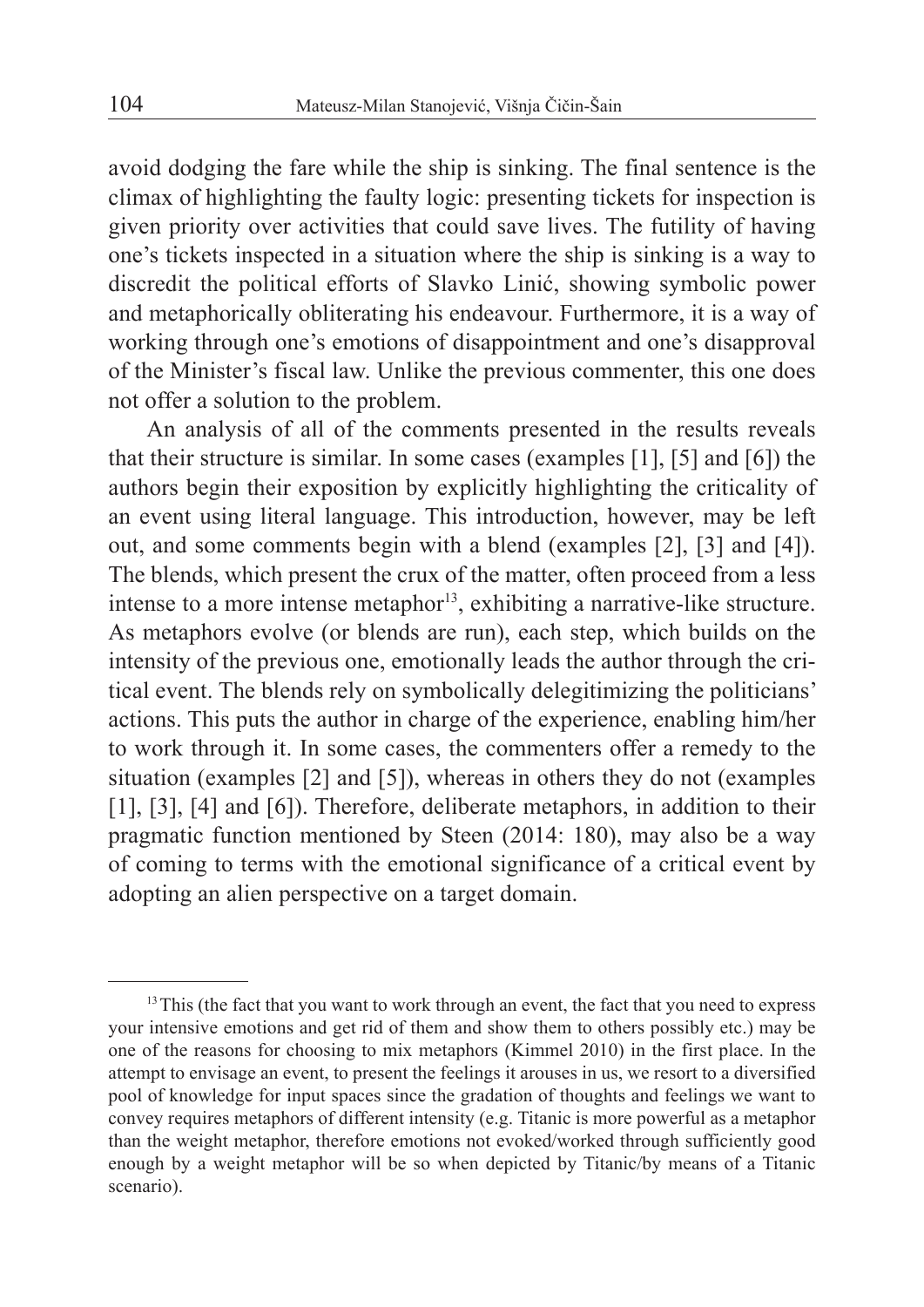## **4. Discussion and conclusion**

In the comments analyzed in this paper, the commenters did not engage in dialogue with others by posting responses so as to negotiate or question other commenters' metaphors. Instead, they focused on events that they found critical. We argued that this cannot be attributed exclusively to the affordances of the online comments (lack of temporal organization, anonymity), but to a shared emotive element pointing to the futility of the situation, which appeared throughout the metaphorical comments. Although non-dialogic and conceptually unrelated on the surface, the comments were co-constructed, brought together by a common emotional element as well as the act of commenting. We found a common structure in the metaphorical comments, which shows that commenters are working through a critical event. All this points to the therapeutic function of metaphor, which is a tool to explain and work through one's intense emotive situations, and serves only secondarily as a rhetorical means of demonstrating solidarity and/or exerting persuasion $14$ . The metaphors allow the commenters to symbolically grasp the reins of a critical event, and thus take charge of their experience. One of the ways of doing so is to blend deliberate metaphors of gradually increasing intensity (cf. De Landtsheer 2009). In this sense, it is the emotional charge that the commenters feel and are attempting to work through that brings about the structure of the blends.

Theoretically, if we take the idea of therapeutic metaphor being structured by emotions seriously, this is yet another piece of evidence for the structural coupling of emotions and metaphors, where they influence each other (Stanojević 2013: 182; Kövecses 2012). Furthermore, the role of emotions in co-constructing and structuring metaphors additionally highlights the difference between conceptual and discursive metaphors, whereby the communicational characteristics of the latter (Steen 2014) go beyond classical turn-taking communication.

This leads to several questions. What is the relation of the therapeutic function of metaphor to its other discursive functions? Do therapeutic

<sup>&</sup>lt;sup>14</sup>This ties in with the role of metaphor as a means of orchestrating change in the counseling process (Robert, Kelly 2010), where (conceptual) metaphor enables making the client aware of their worldview. Still, in such cases metaphors are offered by the counselor to the clients, rather than being emergent.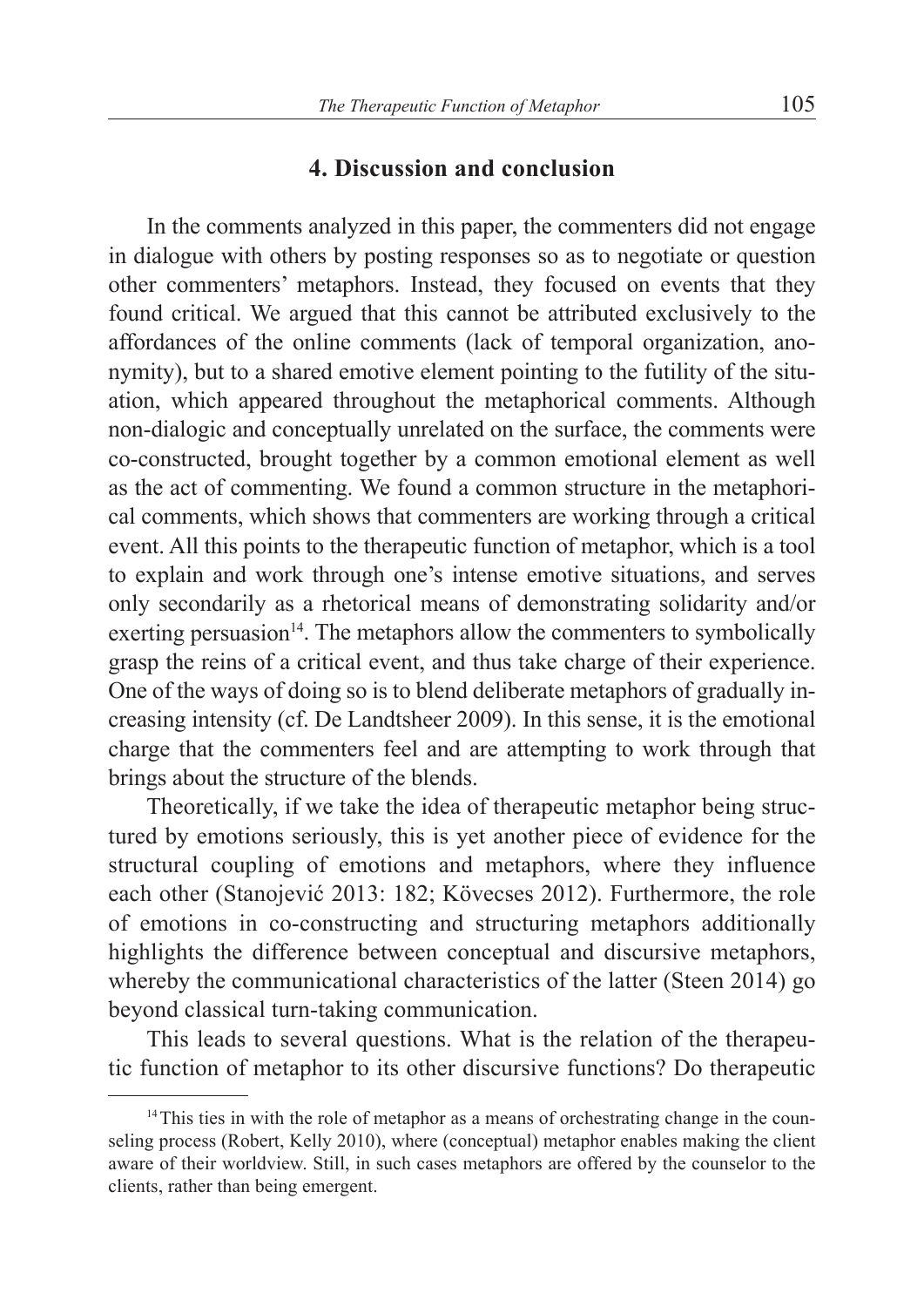metaphors occur only in the presence of negative critical events (Delfino, Manca 2007) or can they appear with positive feelings as well? To what extent is therapeutic metaphor different from the ways one can work through one's feelings without using non-literal language? Can therapeutic metaphors appear in other virtual and non-virtual contexts (i.e. counselling sessions, blogs, private spaces) or is therapeutic metaphor limited to comments, because of their affordances (cf. the features of comments in Henrich and Holmes 2013)? Can the features of the public discourse in Croatia and the current political situation in the country be particularly conducive to the therapeutic function of metaphor; i.e. how does therapeutic metaphor vary across cultures and/or other emotive situations?

#### **Literature**

- Cap P., 2013, *Proximization: The pragmatics of symbolic distance crossing*, Amsterdam–Philadelphia.
- Cameron L., 2003, *Metaphor in educational discourse*, London.
- Cavalcanti M.C., Bizon A.C., 2008, *En Route through Metaphors: Chatrooms as Safe Places to Deal with Difficulties*, in: *Confronting Metaphor in Use: An Applied Linguistic Approach*, ed. M.S. Zanotto, L. Cameron, M.C. Cavalcanti, Amsterdam– –Philadelphia, p. 243–65.
- Charteris-Black J., 2011, *Politicians and rhetoric: the persuasive power of metaphor*, Houndmills–Basingstoke–Hampshire–New York.
- Delfino M., Manca S., 2007, *The expression of social presence through the use of figurative language in a web-based learning environment*, "Computers in Human Behavior" no. 5, p. 2190–2211, DOI:10.1016/j.chb.2006.03.001.
- De Landtsheer C., 2009, *Collecting Political Meaning from the Count of Metaphor*, in: *Metaphor and Discourse*, ed. A. Musolff, J. Zinken, Basingstoke, p. 59–78.
- Fauconnier G., Turner M., 2003, *The way we think: conceptual blending and the mind's hidden complexities*, New York.
- Frank R.M., 2008, *Introduction:Sociocultural situatedness*, in: *Body, Language, and Mind*, vol. 2, *Sociocultural situatedness*, ed. R.M. Frank, R. Dirven, T. Ziemke, J. Zlatev, E. Bernárdez, Berlin–New York, p. 1–18.
- Geeraerts D., Gevaert C., and Speelman, D., 2011, *How anger rose: Hypothesis testing in diachronic semantics*, in: *Current Methods in Historical Semantics*, ed. K. Allan, J.A. Robinson, Berlin–Boston, p. 109–131.
- Griffiths P., Scarantino A., 2009, *Emotions in the Wild: The Situated Perspective on Emotion*, in: *The Cambridge Handbook of Situated Cognition*, ed. P. Robbins, M. Aydede, New York, p. 473–453.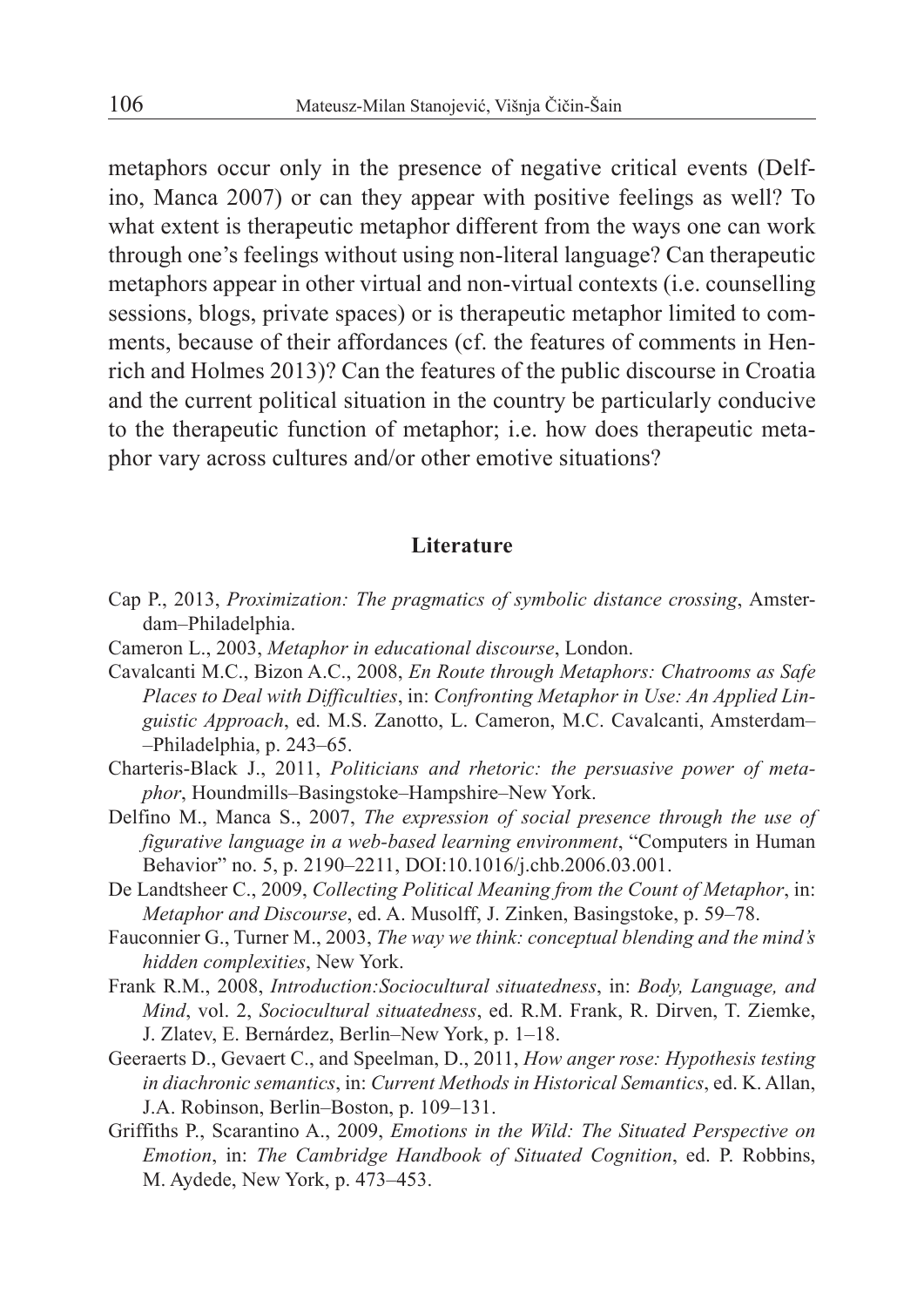- Hampel R., 2006, *Rethinking task design for the digital age: A framework for language teaching and learning in a synchronous online environmen*t, "ReCALL" no. 1, p. 105–121, DOI:10.1017/S0958344006000711.
- Hart C., 2008, *Critical discourse analysis and metaphor: toward a theoretical framework*, "Critical Discourse Studies" no. 2, p. 91–106, DOI:10.1080/17405900801990058.
- Hart C., 2010, *Critical Discourse Analysis and Cognitive Science: New Perspectives on Immigration Policies*, Basingstoke.
- Henrich N., Holmes B., 2013, *Web news readers' comments: Towards developing a methodology for using on–line comments in social inquiry*, "Journal of Media and Communication Studies" no. 1, p. 1–4, DOI:10.5897/JMCS11.103.
- Johnson M., 1993, *Moral Imagination: Implications of Cognitive Science for Ethics*, Chicago–London.
- Kimmel M., 2010, *Why we mix metaphors (and mix them well): discourse coherence, conceptual metaphor, and beyond, "Journal of Pragmatics" no. 1, p. 97-115, DOI:* 16/j.pragma.2009.05.017.
- Koller V., 2005, *Critical discourse analysis and social cognition: evidence from business media discourse*, "Discourse & Society" no. 2, p. 199–224, DOI:10.1177/ 0957926505049621.
- Koller V., 2013, *Metaphern in der Palliativversorgung und Sterbebegleitung*, "Leidfaden" no. 2, p. 13–15, DOI: 10.13109/leid.2013.2.3.13.
- Kövecses Z., 2000, *Metaphor and emotion: language, culture, and body in human feeling*, Cambridge–New York.
- Kövecses Z., 2012, *Emotion concepts in cultural context: the case of happiness*, *Dynamicity in emotion concepts*, ed. P.A. Wilson, Frankfurt am Main–Berlin–Bern–Bruxelles–New York–Oxford–Warszawa–Wien, p. 159–182.
- Lakoff G., Johnson M., 1980, *Metaphors We Live By*, Chicago–London.
- Lakoff G., 1993, *The contemporary theory of metaphor*, in: *Metaphor and Thought*, ed. A. Ortony, Cambridge, p. 202–251.
- Littlemore J., Low G., 2006, *Figurative thinking and foreign language learning*, Basingstoke–New York.
- Manosevitch E., Walker D.M., 2009, *Reader Comments to Online Opinion Journalism: A Space of Public Deliberation*, Conference paper. 10th International Symposium on Online Journalism, Austin, TX, April 2009, <https://online.journalism. utexas.edu/2009/papers/ManosevitchWalker09.pdf>, 12.02.1015.
- Musolff A., 2004, *Metaphor and Political Discourse. Analogical Reasoning in Debates about Europe*, Basingstoke–New York.
- Robert T., Kelly V.A., 2010, *Metaphor as an Instrument for Orchestrating Change in Counselor Training and the Counseling Process*, "Journal of Counseling & Development" no.2, p.182–188, DOI:10.1002/j.1556–6678.2010.tb00007.x.
- Semino E., 2014, *Metaphors at the end of life: results from a large study*, Conference paper presented at the 8th World Research Congress of the European Association for Palliative Care (EAPC), Lleida, Spain, <http://ucrel.lancs.ac.uk/melc/ EAPC2014–slides.pdf>, 12.02.2015.